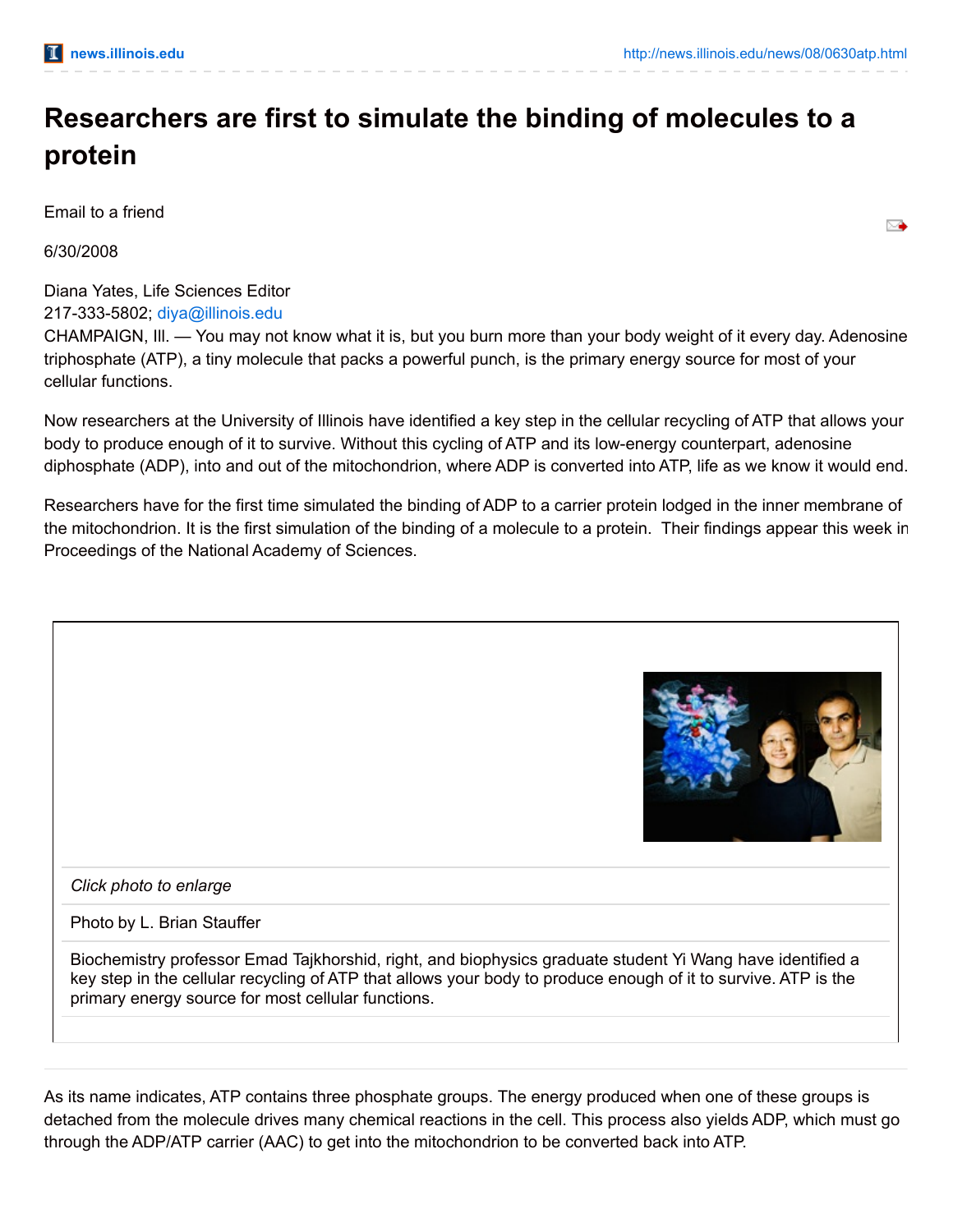The AAC acts a lot like a revolving door: For each molecule of ADP going into the mitochondrion, one ATP gets booted out. These two activities are not simultaneous, however. The carrier is either shuttling ADP into the mitochondrion or ejecting ATP into the wider environment of the cell, where it can be put to use.

"The carrier is a reversible machine," said [biochemistry](http://www.mcb.uiuc.edu/departments/biochemistry/index.html) professor Emad Tajkhorshid, who led the study which was conducted by graduate student Yi Wang. "Both ATP and ADP can bind to it and make it to the other side using this transporter."

Previous studies used X-ray crystallography to determine the three-dimensional structure of the carrier when it was ready to accept a molecule of ADP.



In the new analysis, the researchers developed a computer simulation of the interaction of a single molecule of ADP with the carrier protein. Thanks to better simulation software and larger and more sophisticated computer arrays than were available for previous studies, this simulation tracked the process by which ADP is drawn into the carrier. It also showed how ADP orients itself as it travels to the site where it binds to the carrier. (See movie.)

In the simulation, the researchers observed for the first time that ADP disrupts several ionic bonds, called salt bridges, when it binds to the carrier protein. Breaking the salt bridges allows the protein to open – in effect unlocking the door that otherwise blocks ADP's route into the mitochondrion.

The simulation included every atom of the carrier protein and ADP, as well as all of the membrane lipids and water molecules that make up their immediate environment – more than 100,000 atoms in all. It tracked the interaction over a period of 0.1 microseconds, an order of magnitude longer than what had been possible before.

"Until two years ago 10 nanoseconds was really pushing it," Tajkhorshid said. "Now we are reaching the submicrosecond regime, and that's why we are seeing more biologically relevant events in our simulations."

The longer time frame meant that the researchers did not need to manipulate the interaction between the molecules. They simply positioned the ADP at the mouth of the carrier protein, some 25 angstroms from the site where they knew